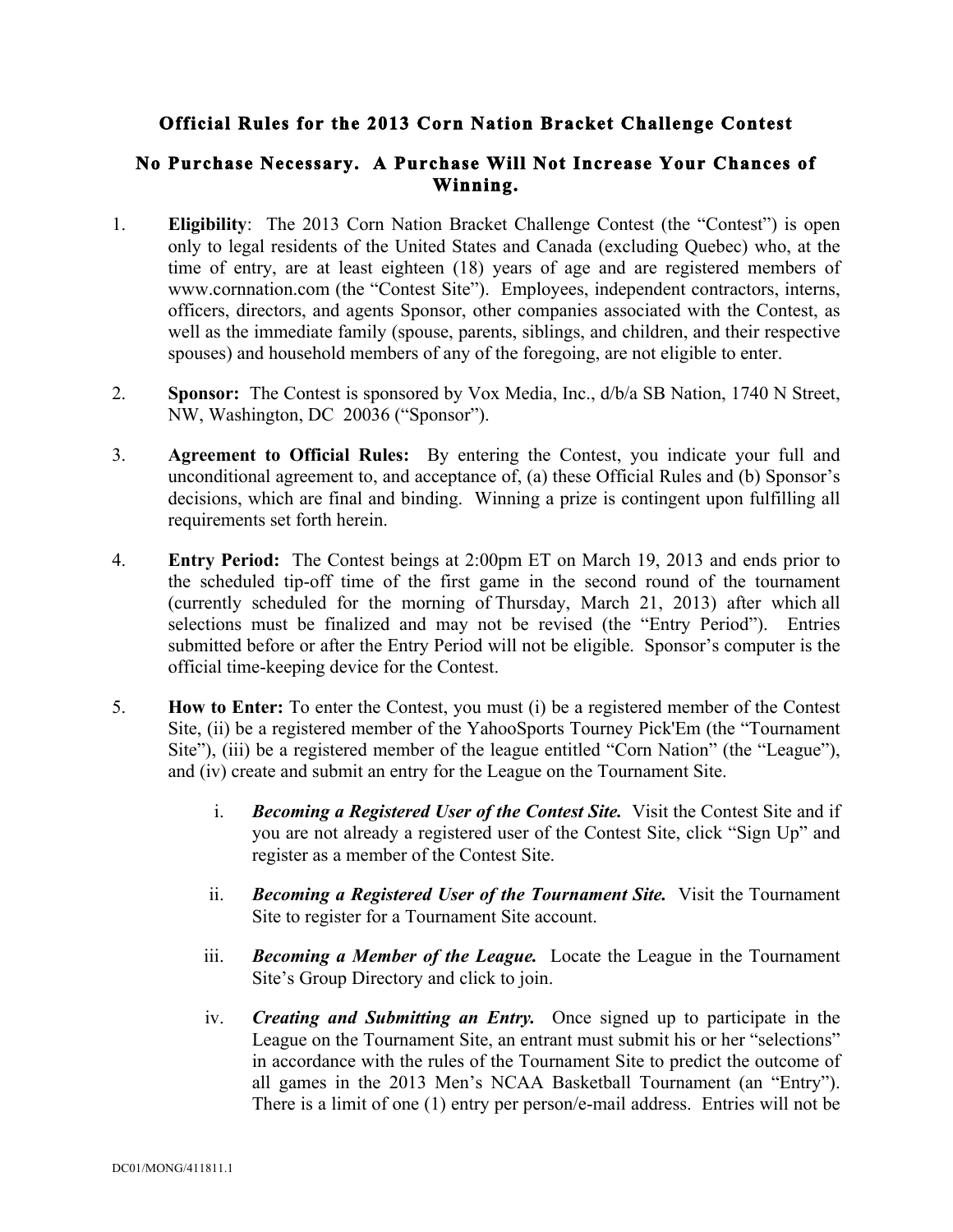acknowledged. The use of an agency or any automated system to enter is strictly prohibited and Sponsor reserves the right to disqualify any entries received through such methods, as determined by Sponsor, in its sole discretion.

- 6. **Selection of Winners:** Entrants will earn points for correctly guessing the outcome of each game in the 2013 Men's NCAA Basketball Tournament, as explained in the Official Rules on the Tournament Site. At the end of the 2013 NCAA Basketball Tournament, entrants will be ranked by the Sponsor, according to accumulated point scores. The Grand Prize winner will be the entrant that accumulates the greatest total number of points on the Tournament Site, from among all members of the League. In the event of a tie, the winner will be chosen based on the Tournament Site's tie-breaking procedures. For additional information on scoring, visit the Tournament Site to review scoring guidelines: http://help.yahoo.com/l/us/yahoo/basketball\_c/rules/. The odds of being selected depend on the number of entries received and the performance of each entrant.
- 7. **Notification and Requirements of Potential Winners**: Sponsor will attempt to notify potential winners within three (3) business days of the date of selection. If a potential winner does not respond within three (3) business days after the notice is sent, the Sponsor will select an alternate potential winner in his/her place according to the Judging Criteria. Only three (3) alternate potential winners will be contacted. Except where prohibited, a potential winner may be required to complete and return an affidavit of eligibility and liability/publicity release. If a potential winner is a minor, his/her parent or legal guardian will be required to sign the documents on his/her behalf. If a potential winner fails to sign and return these documents within the required time period, an alternate potential winner may be selected in his/her place according to the Judging Criteria. Only three (3) alternate potential winners may be contacted.
- 8. **Prize(s):** *Quantity of Prizes:* One (1) Grand Prize winner *Grand Prize: Customized Nebraska Cornhusker-based munny*. *ARV of Grand Prize:* \$100 USD; \$whatever \$100 is in CAN. A winner is responsible for paying any applicable income taxes and any and all other costs and expenses not listed above. Any prize details not specified above will be determined by Sponsor in its sole discretion. A prize may not be transferred and must be accepted as awarded. You may not request cash or a substitute prize; however, Sponsor reserves the right to substitute a prize with another prize of equal or greater value if the prize is not available for any reason, as determined by Sponsor in its sole discretion.
- 9. **General Conditions:** In the event that the operation, security, or administration of the Contest is impaired in any way for any reason, including, but not limited to fraud, virus, or other technical problem, Sponsor may, in its sole discretion, either: (a) suspend the Contest to address the impairment and then resume the Contest in a manner that best conforms to the spirit of these Official Rules; or (b) award the prize(s) according to the procedures set forth above from among the eligible entries received up to the time of the impairment. Sponsor reserves the right in its sole discretion to disqualify any individual it finds to be tampering with the entry process or the operation of the Contest or to be acting in violation of these Official Rules or in an unsportsmanlike or disruptive manner. Any attempt by any person to undermine the legitimate operation of the Contest may be a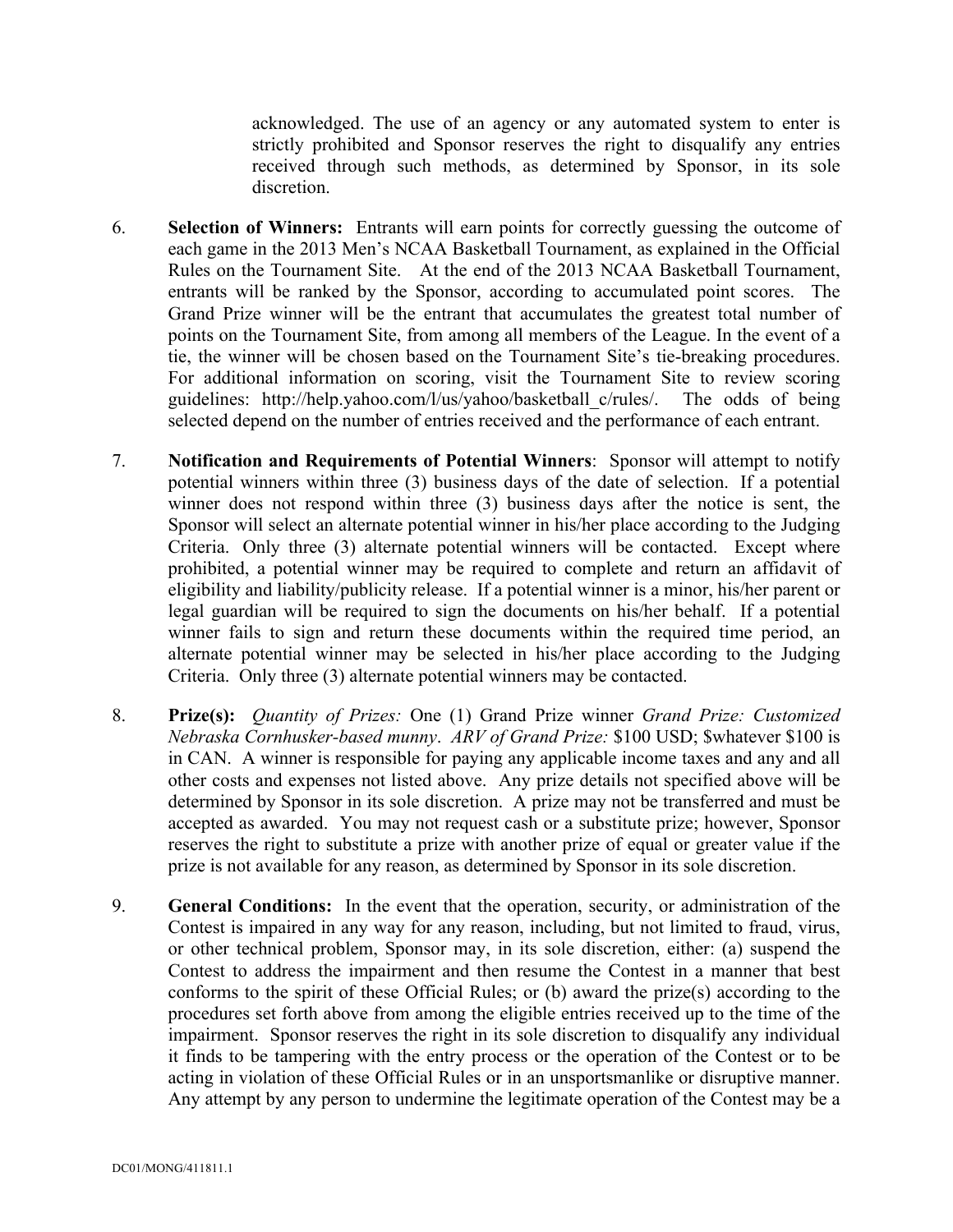violation of criminal and civil law, and, should such an attempt be made, Sponsor reserves the right to seek damages from any such person to the fullest extent permitted by law. Failure by Sponsor to enforce any term of these Official Rules shall not constitute a waiver of that provision. Proof of sending any communication to Sponsor by mail shall not be deemed proof of receipt of that communication by Sponsor. In the event of a dispute as to any online entry, the authorized account holder of the e-mail address used to enter will be deemed to be the participant. The "authorized account holder" is the natural person who is assigned to an email address by an Internet access provider, online service provider, or other organization responsible for assigning email addresses for the domain associated with the submitted e-mail address. The Contest is subject to federal, state, and local laws and regulations and is void where prohibited.

- 10. **Release and Limitations of Liability:** By participating in the Contest, you agree to release and hold harmless Sponsor, its parent, subsidiaries, affiliates, and each of their respective officers, directors, employees, and agents (the "Released Parties") from and against any claim or cause of action arising out of participation in the Contest or receipt or use of any prize, including, but not limited to: (a) unauthorized human intervention in the Contest; (b) technical errors related to computers, servers, providers, or telephone, or network lines; (c) printing errors; (d) lost, late, postage-due, misdirected, or undeliverable mail; (e) errors in the administration of the Contest or the processing of entries; or (f) injury or damage to persons or property which may be caused, directly or indirectly, in whole or in part, from entrant's participation in the Contest or receipt or use of any prize. You further agree that in any cause of action, the Released Parties' liability will be limited to the cost of entering and participating in the Contest, and in no event shall the Released Parties be liable for attorney's fees. You waive the right to claim any damages whatsoever, including, but not limited to, punitive, consequential, direct, or indirect damages.
- 11. **Privacy and Publicity:** Any information you submit as part of the Contest will be used for purposes of this Contest and treated in accordance with Sponsor's Privacy Policy. Except where prohibited, participation in the Contest constitutes an entrant's consent to Sponsor's use of his/her name, likeness, voice, opinions, biographical information, and state of residence for promotional purposes in any media without further payment or consideration.
- 12. **Disputes:** Except where prohibited, you agree that any and all disputes, claims and causes of action arising out of, or connected with, the Contest or any prize awarded shall be resolved individually, without resort to any form of class action, and exclusively by the appropriate court located in Washington, DC. All issues and questions concerning the construction, validity, interpretation and enforceability of these Official Rules, your rights and obligations, or the rights and obligations of Sponsor in connection with the Contest, shall be governed by, and construed in accordance with, the laws of Washington, DC, without giving effect to any choice of law or conflict of law rules (whether of Washington, DC or any other jurisdiction), which would cause the application of the laws of any jurisdiction other than Washington, DC.